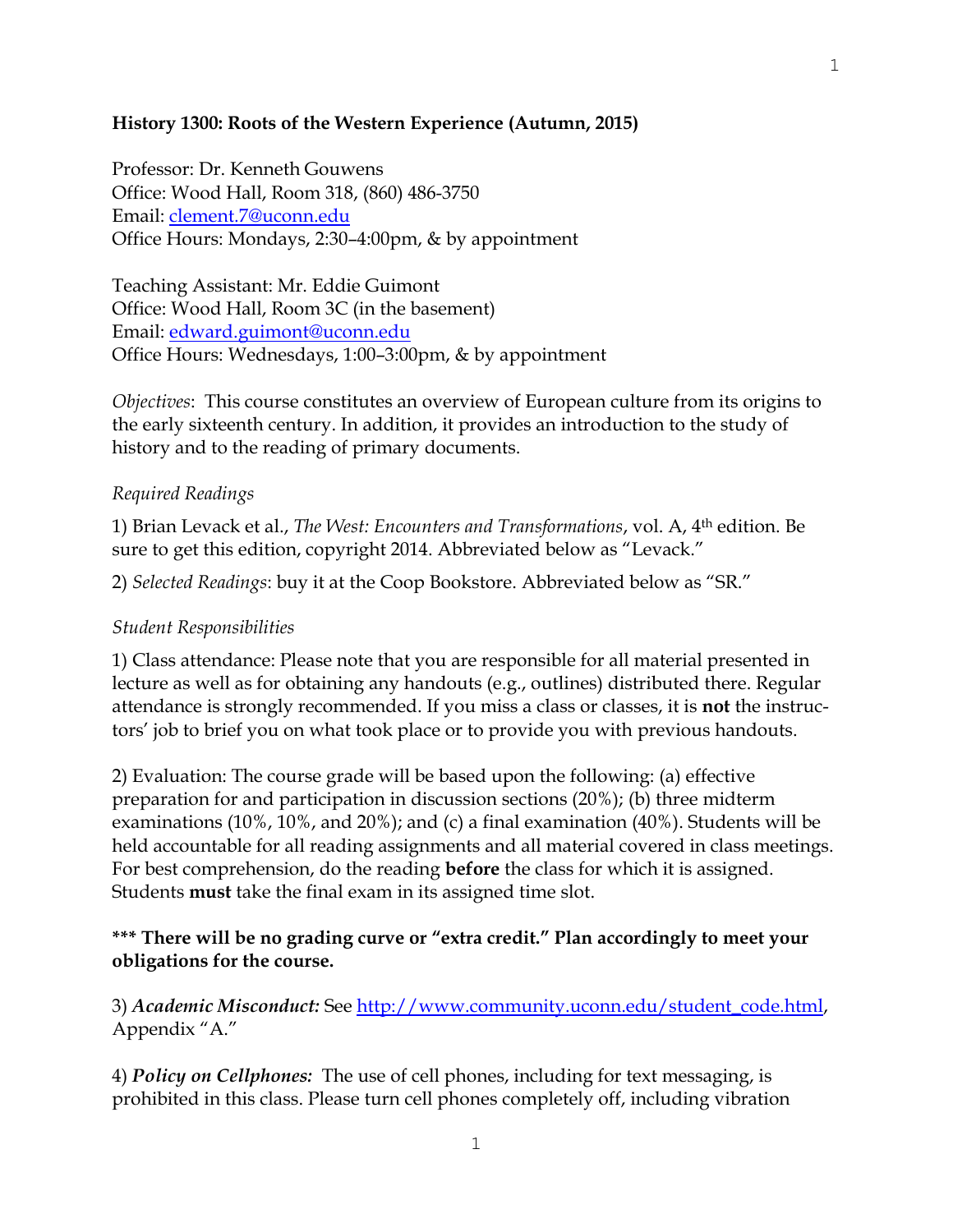setting, and put them away. It is disturbing to the entire class — and disrespectful to the instructor — when students get up during class to receive phone calls or when they are text-messaging during lecture. If you have a particular emergency, please inform the instructor before class that you are expecting a call, set the phone to "vibrate," and quietly leave the room before responding to the call.

5) *Laptop Use:* Strictly prohibited. Recent research has shown that even for those students who resist the temptation to multitask when taking notes, the use of laptops "results in shallower processing." See Pam A. Mueller and Daniel M. Oppenheimer, "The Pen is Mightier than the Keyboard: Advantages of Longhand Over Laptop Note Taking," *Psychological Science* 25:6 (June 2014): 1159-1168. Students with a documented medical need for using a laptop in class may do so in the front row.

6) *Recording Devices:* Students who either need or wish to record the lectures are asked to submit a request in writing to the instructor via email, stating their reasons for doing so. This applies only to audio recording. Video recording will not be permitted under any circumstances.

7) *Responses to E-mails:* It is a privilege rather than a right to receive rapid responses to queries sent via email. Emails sent Wednesday evening through Sunday may not be answered until Monday.

| Date             | Subject                                              | Readings      |
|------------------|------------------------------------------------------|---------------|
| Aug. 31 (M)      | Early Civilization in the<br><b>Fertile Crescent</b> | Levack, 1-28  |
| Sep. 2 $(W)$     | Ancient Egypt                                        | Levack, 29-55 |
| Discussion:      | Herodotus on Cultural Difference                     | SR I          |
| Sep. 7 (M)       | Class will not meet. (Labor Day)                     |               |
| Sep. $9(W)$      | The Hebrews and Judaism                              | Levack, 55–77 |
| Discussion:      | The Hebrew Scriptures, Genesis                       | SR II & III   |
| Sep. $14 \,$ (M) | The Origins of Democracy<br>in Athens                | Levack, 78–86 |
| Sep. 16 $(W)$    | The Greco-Persian Wars                               | Levack, 87-93 |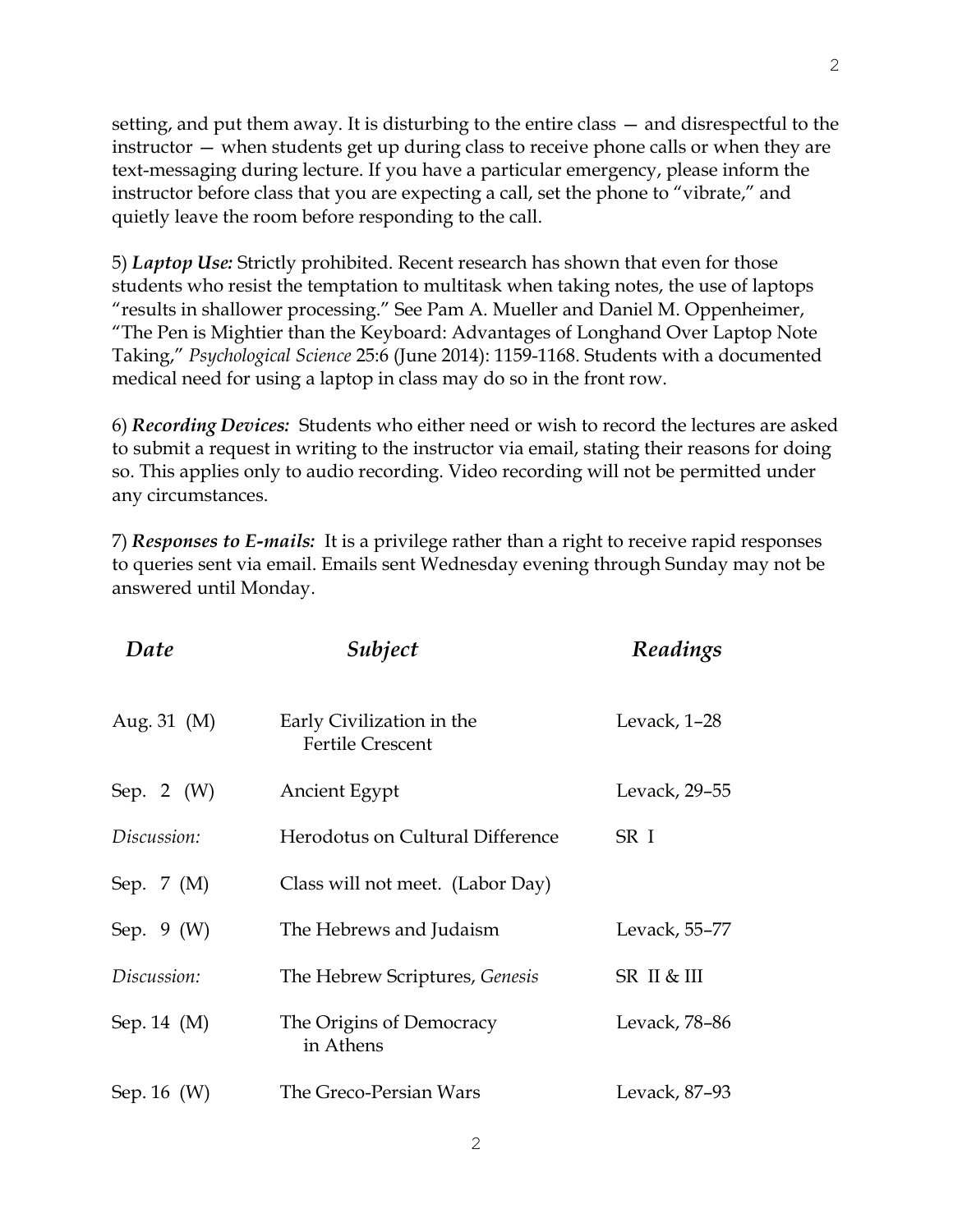| Discussion:  | preparation for first exam         |                                     |
|--------------|------------------------------------|-------------------------------------|
| Sep. 21 (M)  | <b>First Midterm Examination</b>   |                                     |
| Sep. 23 (W)  | Golden-Age Athens                  | Levack, 93-110                      |
| Discussion:  | Thucydides on Cultural Decline     | SR IV                               |
| Sep. 28 (M)  | The Peloponnesian War              |                                     |
| Sep. 30 (W)  | Presocratics, Sophists, & Plato    | -----                               |
| Discussion:  | Plato's Republic                   | SR V                                |
| Oct. $5(M)$  | Aristotle                          | -----                               |
| Oct. 7 (W)   | The Hellenistic World              | Levack, 111-37                      |
| Discussion:  | Aristotle, Nicomachean Ethics      | SR VI                               |
| Oct. 12 (M)  | The Roman Republic                 | Levack, 138-68                      |
| Oct. 14 (W)  | <b>Second Midterm Examination</b>  |                                     |
| Discussion:  | Cicero & Seneca on the Good Life   | SR VII                              |
| Oct. 19 (M)  | Augustus & Early Roman Empire      | Levack, 169-200;                    |
| Oct. 21 (W)  | The Rise of Christianity           | SR VIII (Suetonius)                 |
| Discussion:  | The Gospel According to Mark       | SR IX                               |
| Oct. 26 (M)  | Why did Rome fall? (if it fell)    | Levack, 201-31                      |
| Oct. 28 (W)  | Late Antiquity                     |                                     |
| Discussion:  | Augustine                          | SR <sub>X</sub>                     |
| Nov. 2 $(M)$ | Byzantium, Islam, & the Latin West | Levack, 232–95;<br>SR XI (Crusades) |
| Nov. 4 $(W)$ | The High Middle Ages               | Levack, 296-327                     |